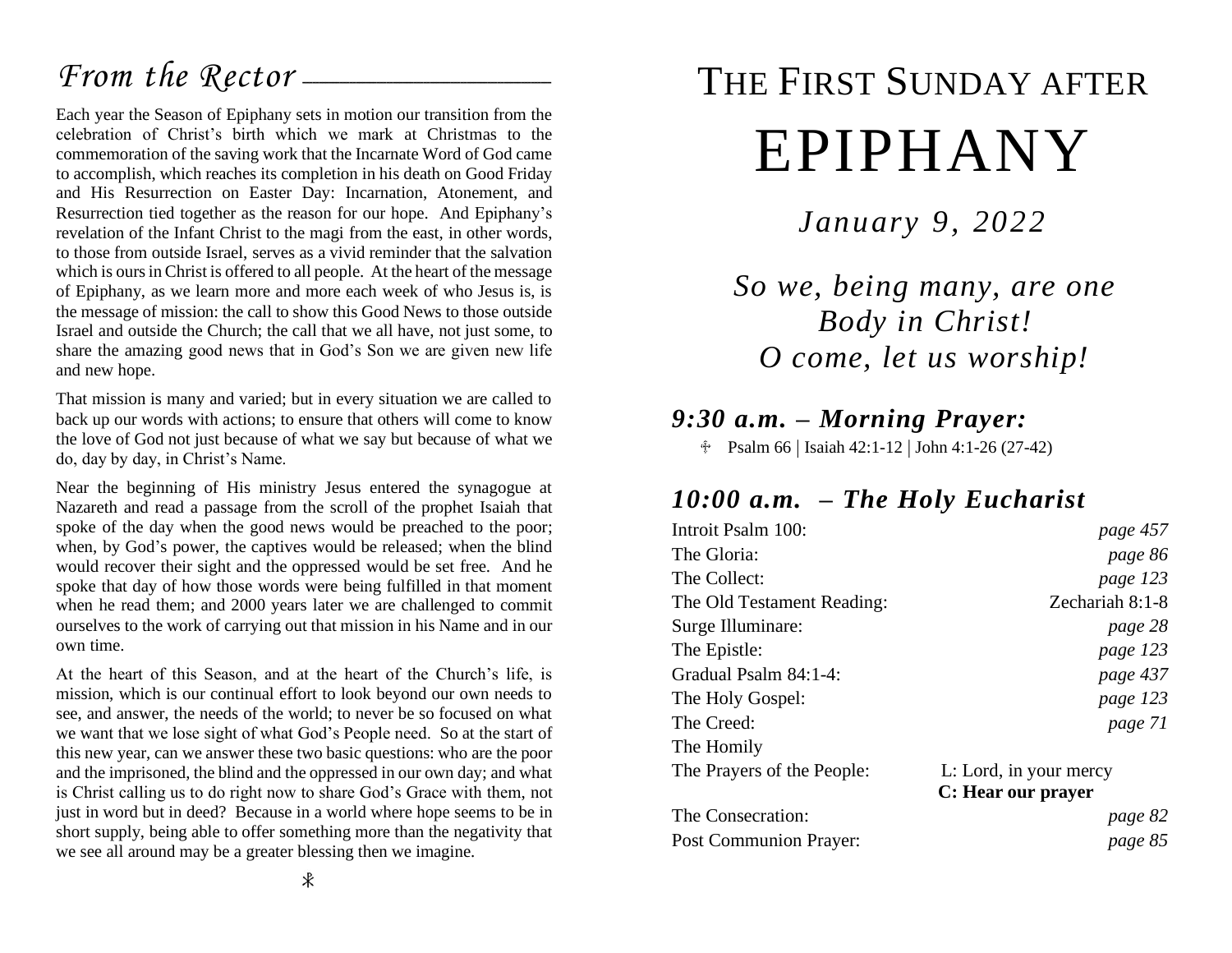We acknowledge that the land on which we gather is the traditional unceded territory of the Wəlastəkwiyik (Wolastoqiyik) Peoples. This territory is covered by the "Treaties of Peace and Friendship" which Wəlastəkwiyik (Wolastoqiyik), Mi'kmaq, and Passamaquoddy Peoples first signed with the British Crown in 1726. The treaties did not deal with surrender of lands and resources but in fact recognized Mi'kmaq and Wəlastəkwiyik (Wolastoqiyik) title and established the rules for what was to be an ongoing relationship between nations.

 $\ast$ 

#### SCHEDULE OF SERVICES

**JANUARY 12: IN THE OCTAVE OF EPIPHANY** 6:30 p.m. – Evening Prayer 7:00 p.m. – Holy Eucharist

**JANUARY 13: THE OCTAVE OF EPIPHANY** 8:30 a.m. – Morning Prayer

**JANUARY 14: EPIPHANY FERIA** 4:00 p.m. – Evening Prayer (Zoom)

**JANUARY 15: SECOND SUNDAY AFTER EPIPHANY** 4:30 p.m. – Evening Prayer 5:00 p.m. – Holy Eucharist

**JANUARY 16: SECOND SUNDAY AFTER EPIPHANY** 9:30 a.m. – Morning Prayer 10:00 a.m. – Holy Eucharist

 $\mathcal{R}$ 

#### **THE CORPORATION OF THE ANGLICAN PARISH**

**OF ST. MARY, YORK**, gratefully acknowledge the

generous support of the Anglican Foundation of Canada for our Renewing FOUNDATION OF CANADA St. Mary's Project.



## *The Anglican Church of Canada The Diocese of Fredericton* THE PARISH OF ST. MARY, YORK



The twelve days of Christmas come to an end on January 6, and the season of the Epiphany begins. But Epiphany not only ends Christmas, it also fulfills it by celebrating the revelation of the Christ to the whole world. The coming of Incarnate God to all people, especially to those of us who are Gentiles, is the bridge from birth into life, the event that makes Easter possible for most of us. The light of the Epiphany illuminates the church's year as it illuminates the human race from whom the kings came.

Phyllis A. Tickle, "What the Heart Already Knows" *A Book of Christmas*

**PRIEST AND RECTOR** The Venerable Kevin M. Stockall, B.A. (Hons), M.Div. Rectory: 770 McEvoy Street, Fredericton NB E3A 3B7 454.0245 (rectory) | 472.4661 (office) | 461.7685 (cell) | kevin.stockall@bellaliant.net Visit us at: http://www.stmarysfredericton.ca/